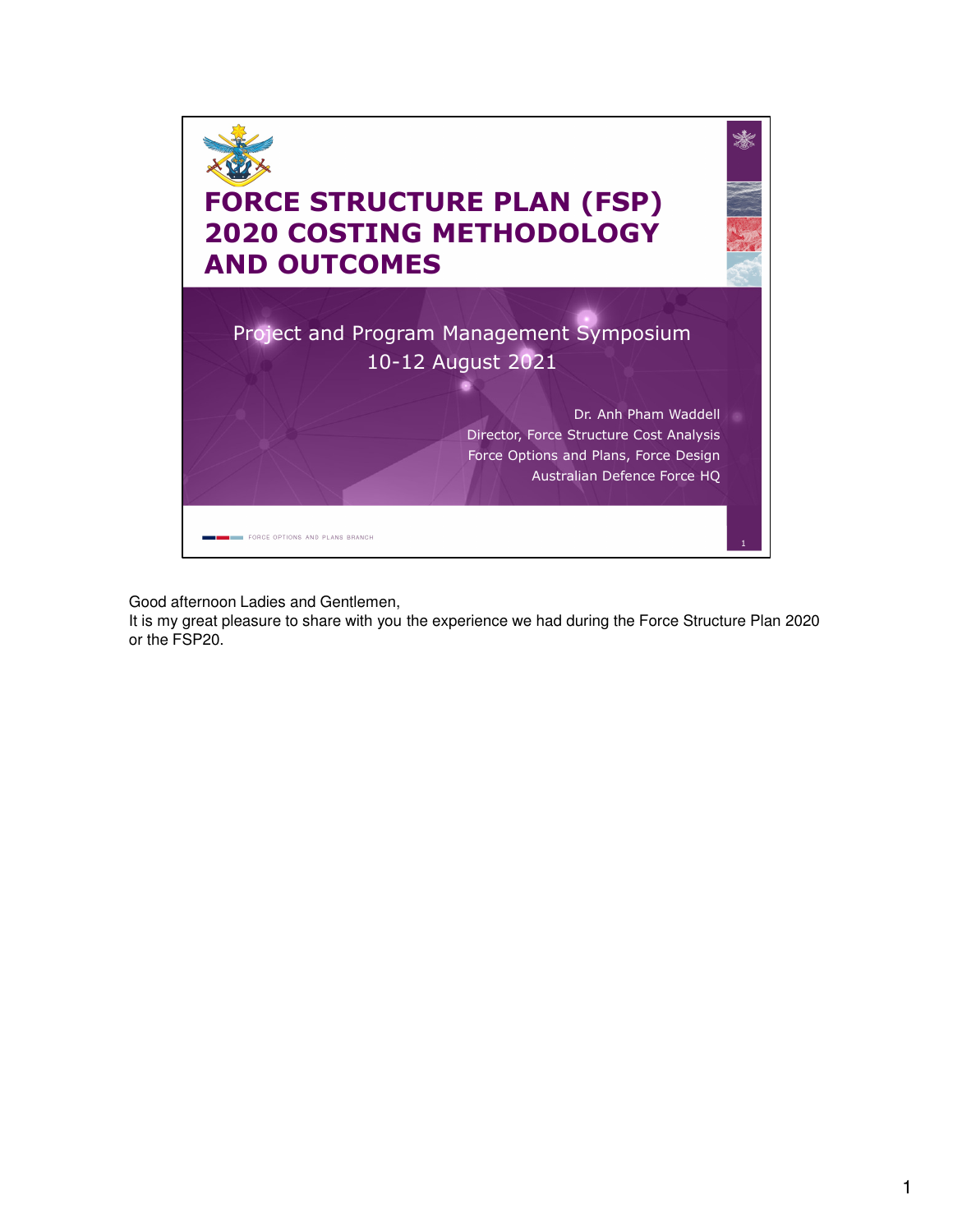

My presentation includes:

- some background information about costing in Defence,
- The FSP20 costing approach,
- Outcomes of the approach
- Key challenges we faced during the FSP20

And some time for questions and answers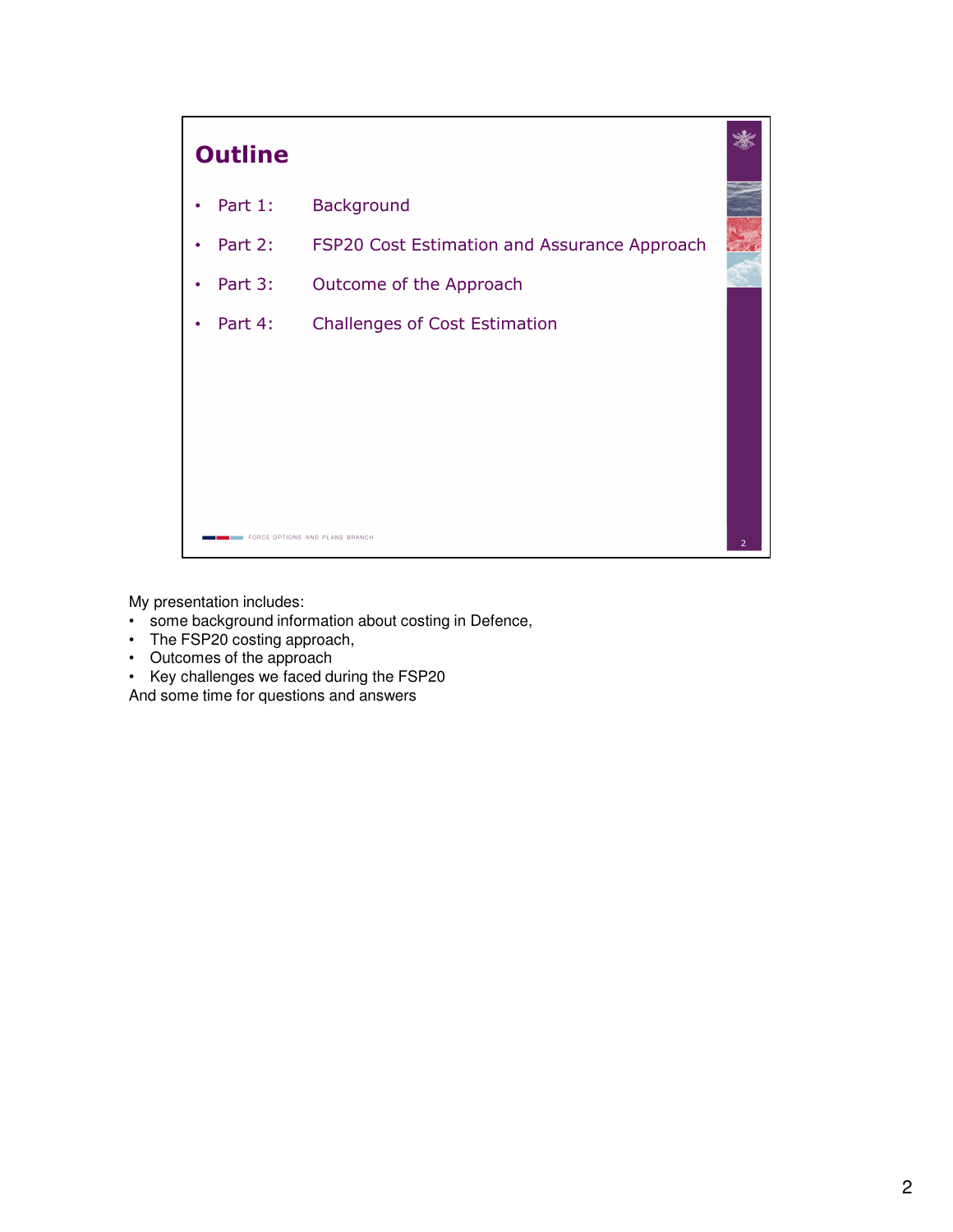

As you might already know, Defence's capability investments makes up a large proportion of government's expenditure. Cost estimation of Defence capability investments therefore is crucial for budget planning and implementation.

Is Defence good at cost estimation?

The First Principle Review in 2015 suggested that Defence needs to improve its cost estimation to present a total cost of ownership, meaning the whole of life cost of capability investments. Yesterday, the 9<sup>th</sup> of August 2021, Defence made a headline on the Australian newspaper that we have a rich history of military procurement stuff-ups !

The Australian is right, it is the history! Defence costing has changed since the FSP20 and changed for the better.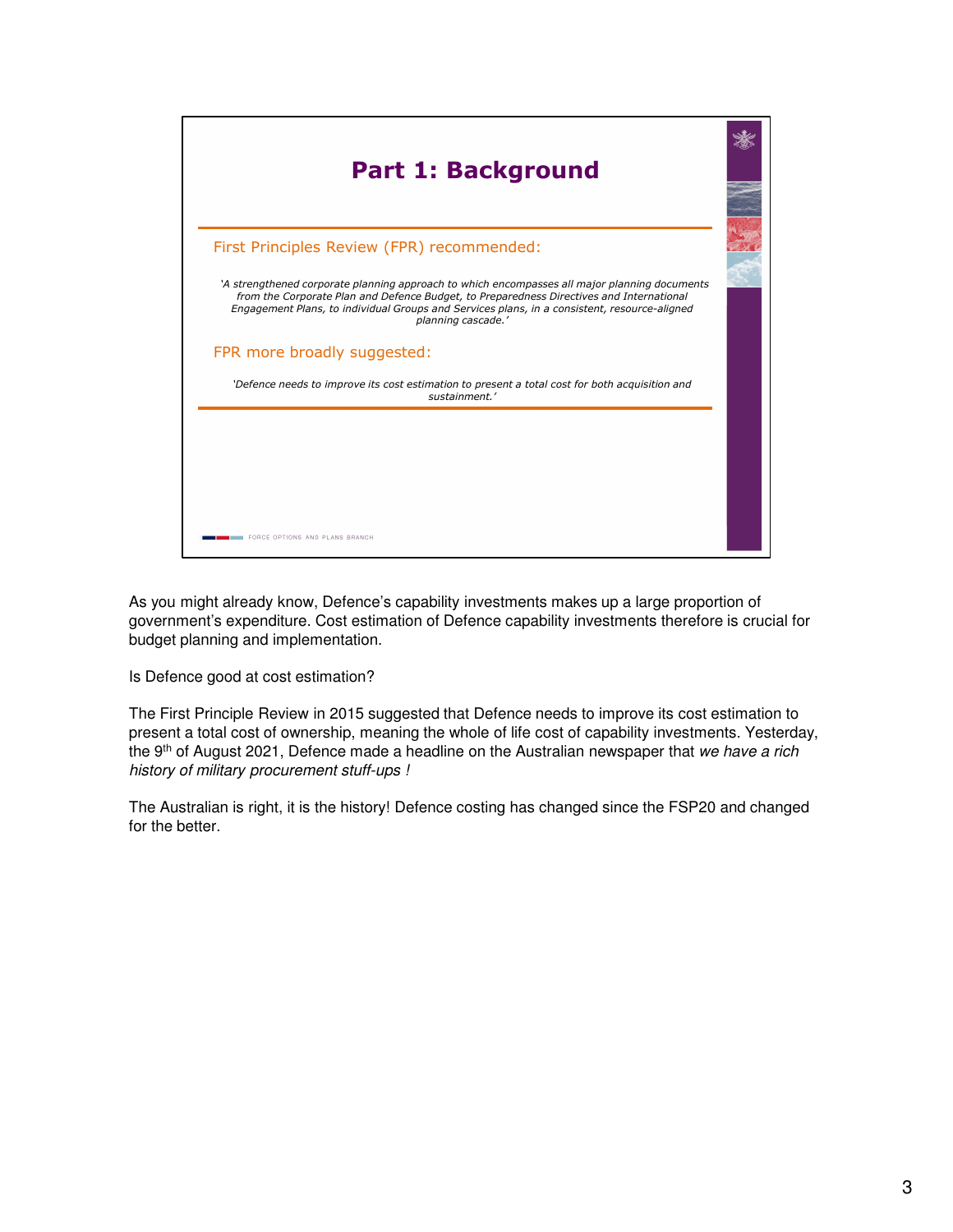

As you can see, the cost of defending Australia and its national interest is not cheap.

That is the reason why cost estimation and cost assurance of capability investments in Defence are considered seriously.

Let's look at Defence's costing in the capability life cycle.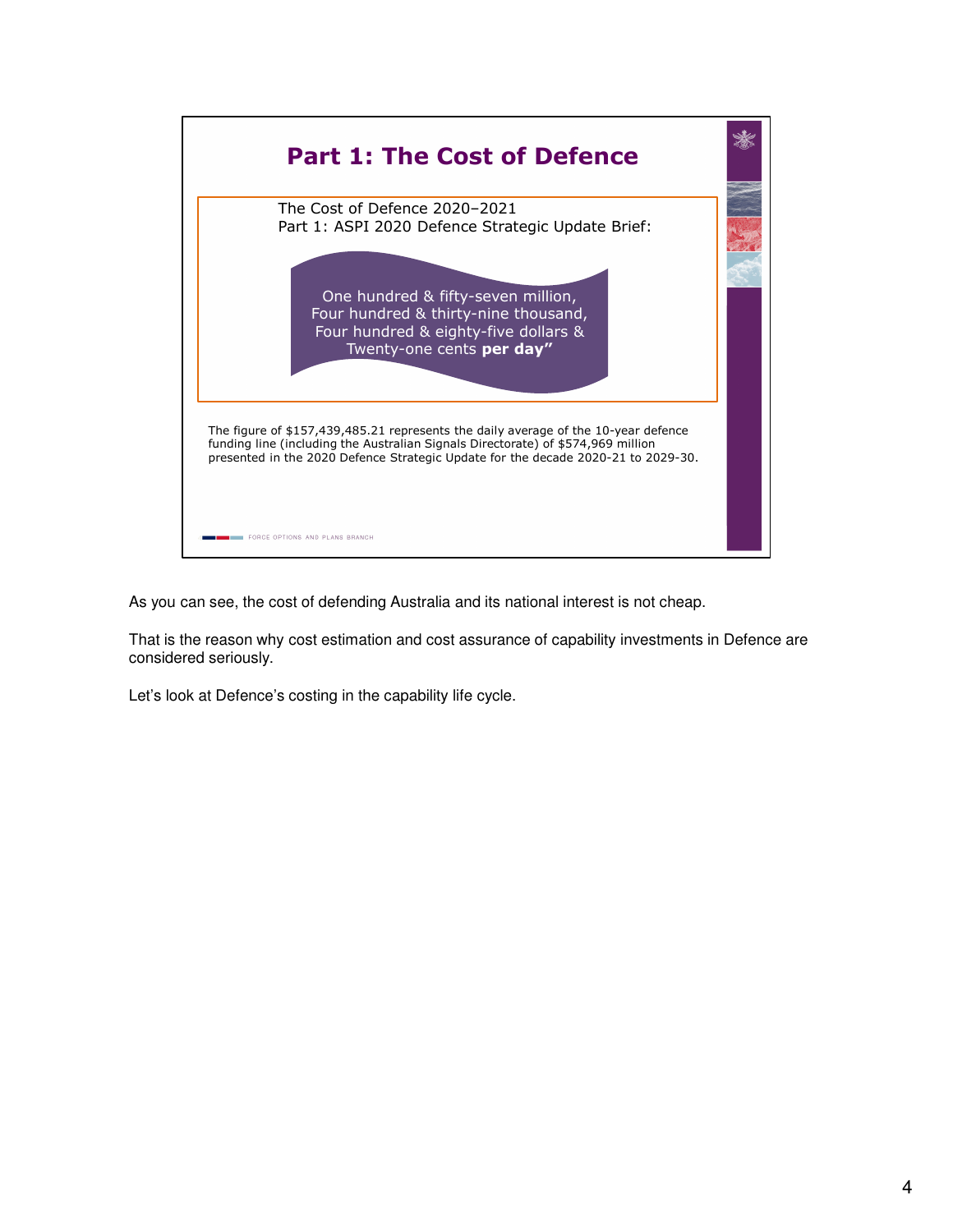

As you might already know, every capability investment in Defence has to go through a capability life cycle or the CLC.

The CLC includes pre-gate 0, gate 0, gate 1 and gate 2 approval and it usually takes a project about 2-3 years to travel from gate 0 to gate 2 approval.

Costing activities happen in every phases of the CLC, from budget planning pre-gate 0 for entry into Defence's integrated investment program or the IIP to budget approval at gate 0, gate 1, gate 2 and budget management during acquisition, sustainment and disposal phases.

In other words, going in parallel with the CLC is the costing life cycle. Cost Estimation at gate 1 and 2 has always been a focus in Defence as at these gates projects need to submit to Government for budget approval. The FSP20 focused on cost estimation at pre-gate 0 as better cost estimation for budget planning would lead to realistic budgets and realistic project provision.

Defence implemented many measures to ensure the consistency and quality of cost estimation during the FSP20 and those include:

- 1. Central-led baseline cost estimation using parametric costing method
- 2. Consistent costing process and costing tool
- 3. Assurance of the completeness, the validity and credibility of the baseline cost estimation
- 4. Cost risk and uncertainty analysis to visualise the level of risk that Defence was willing to assume; and
- 5. Assurance of the achievability and affordability of the portfolio option.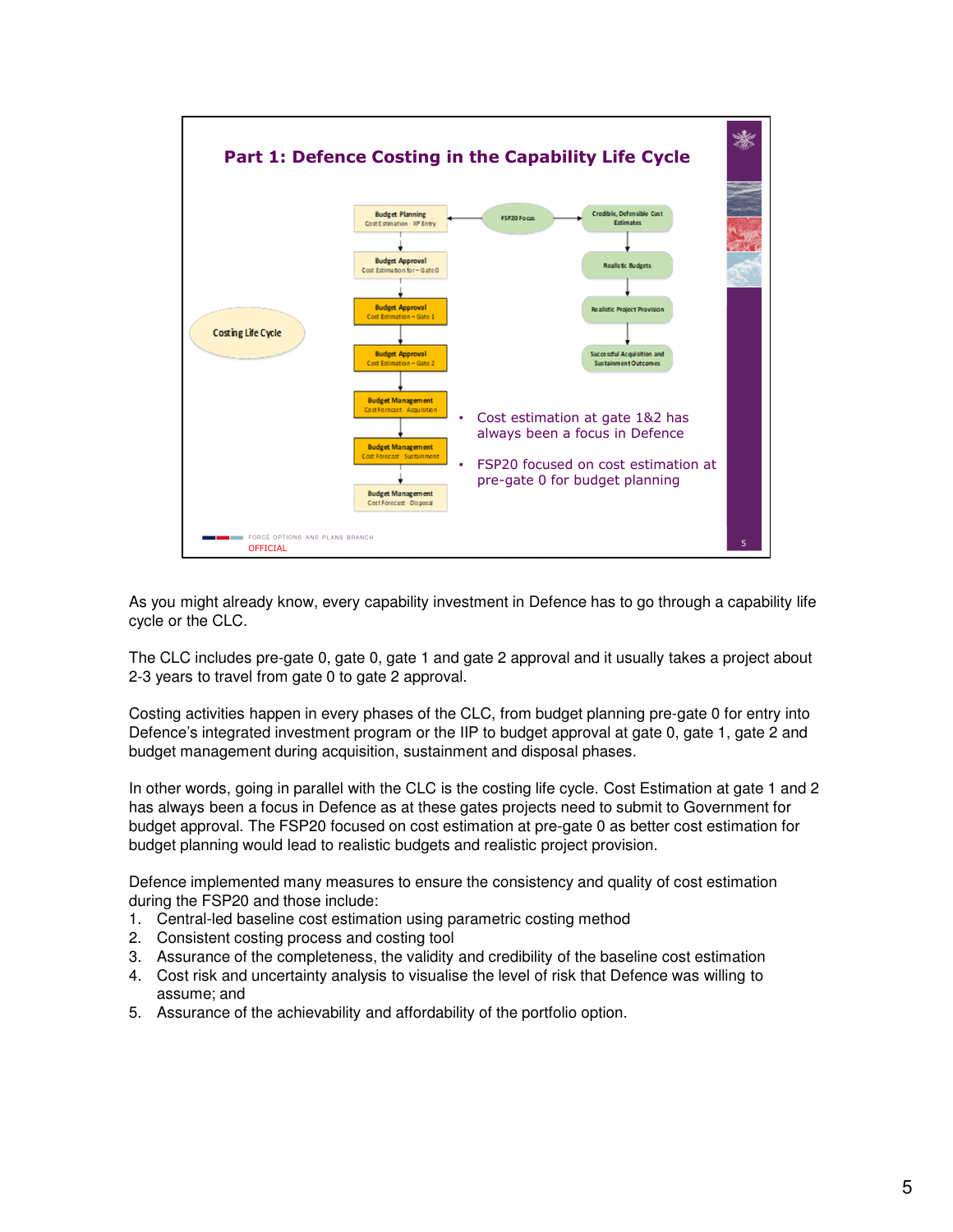

The FSP20 implemented a transformative costing process which included whole of life cost estimations and comprehensive cost assurance activities.

Parametric and analogues costing method was consistently used to cost new projects entering the IIP. A consistent costing tool is also used to ensure the standard and quality of cost estimation across new projects.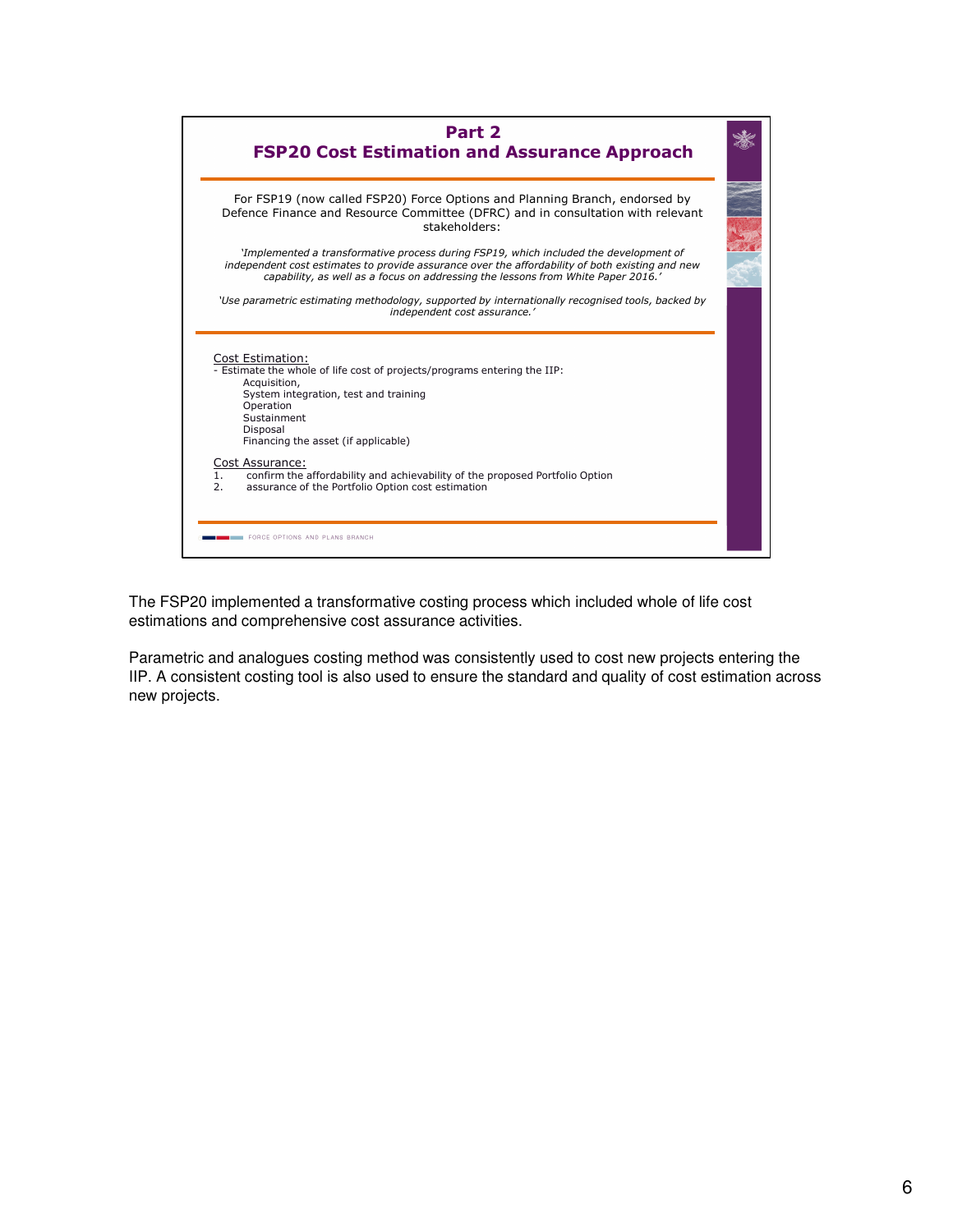

For costing tool, the FSP20 mainly employed a commercially available parametric costing tool, which is TruePlanning. The tool came with a defence capability database which is normalised and updated regularly and usual financial treatments such as inflation rate, forex and purchasing power parity (PPP).

The effectiveness of parametric costing method and TruePlanning costing tool have been proven by the success of the FSP20 cost estimation and cost assurance body of work.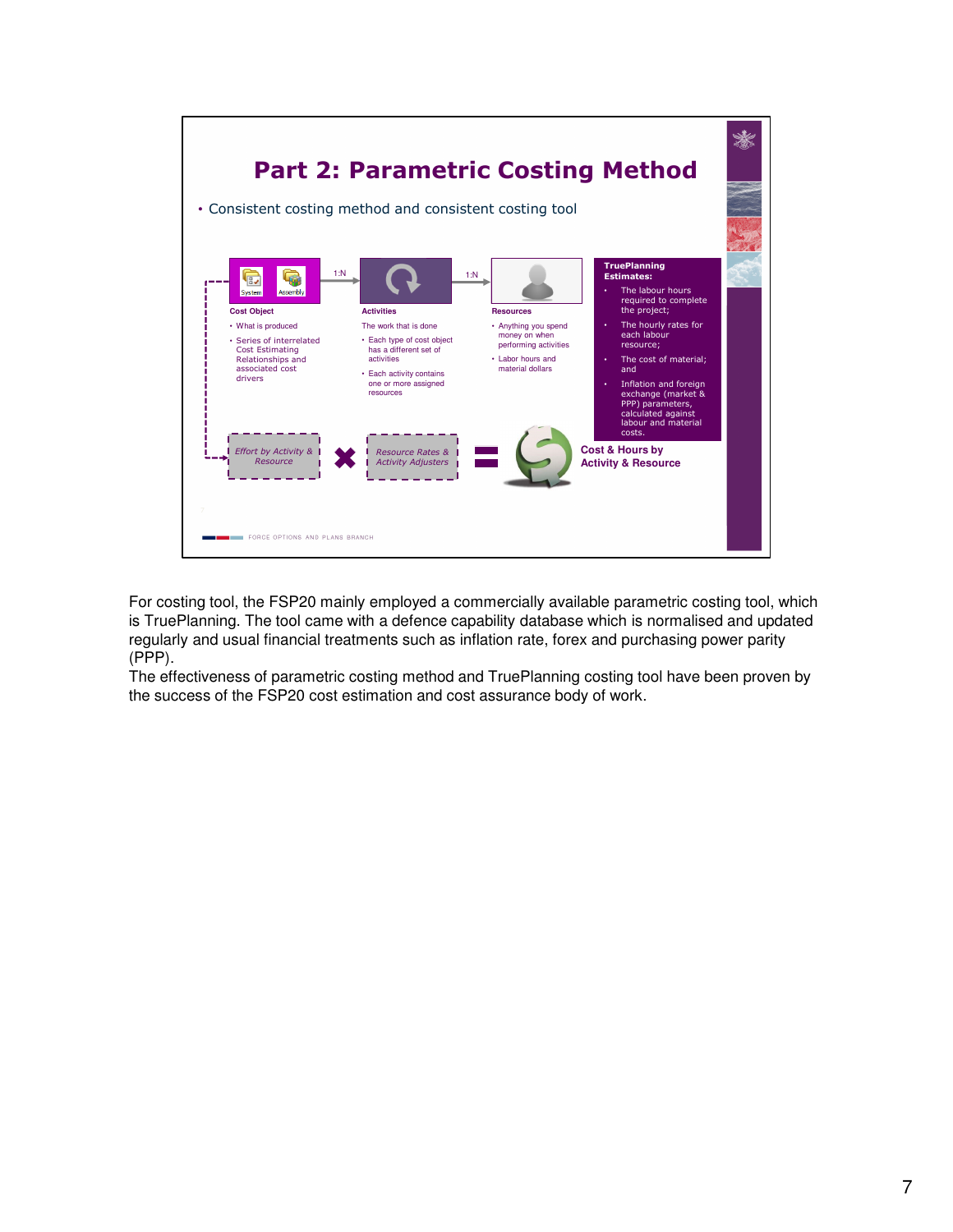

The FSP20 baseline cost estimation process is illustrated by this diagram.

As you can see, consultation with capability managers or project team played an important roles in the cost estimation process. The more specific the assumptions and inputs we received from the capability managers and project team, the more completed and valid our cost estimation.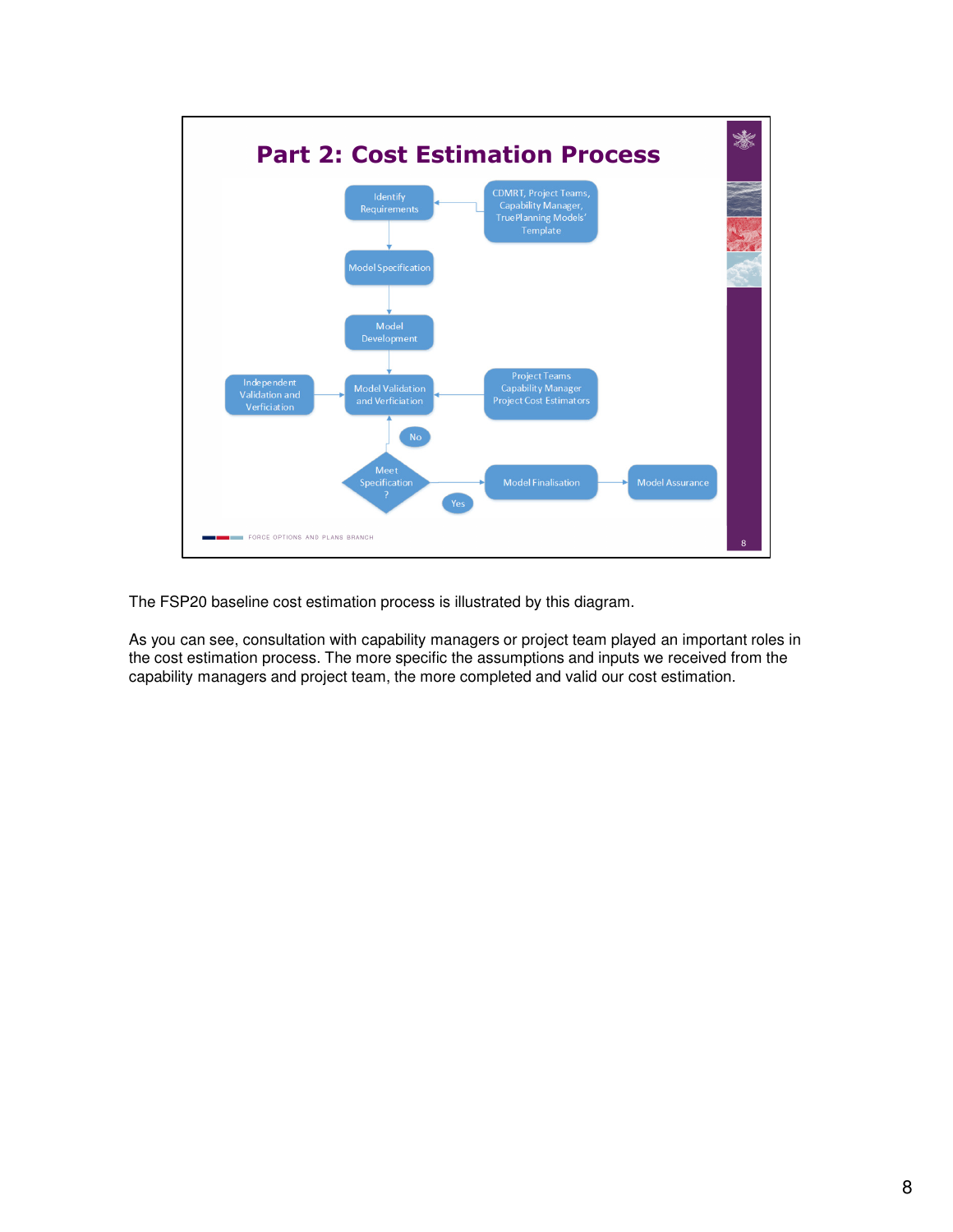

The FSP20 cost assurance process is illustrated by this diagram.

The cost assurance body of work forced on the affordability and achievability of Defence portfolio; the completeness and validity of the baseline cost estimation and the credibility of the costing methodology .

The cost assurance body of work was oversight by a Cost Assurance Review Panel (CARP) which include One Star/Band One representatives from Defence's group and Services and Central Agencies including Department of Finance, Treasury and PM&C.

CARP's active involvement through out the process of FSP20 cost assurance played an important role in the success of the FSP20.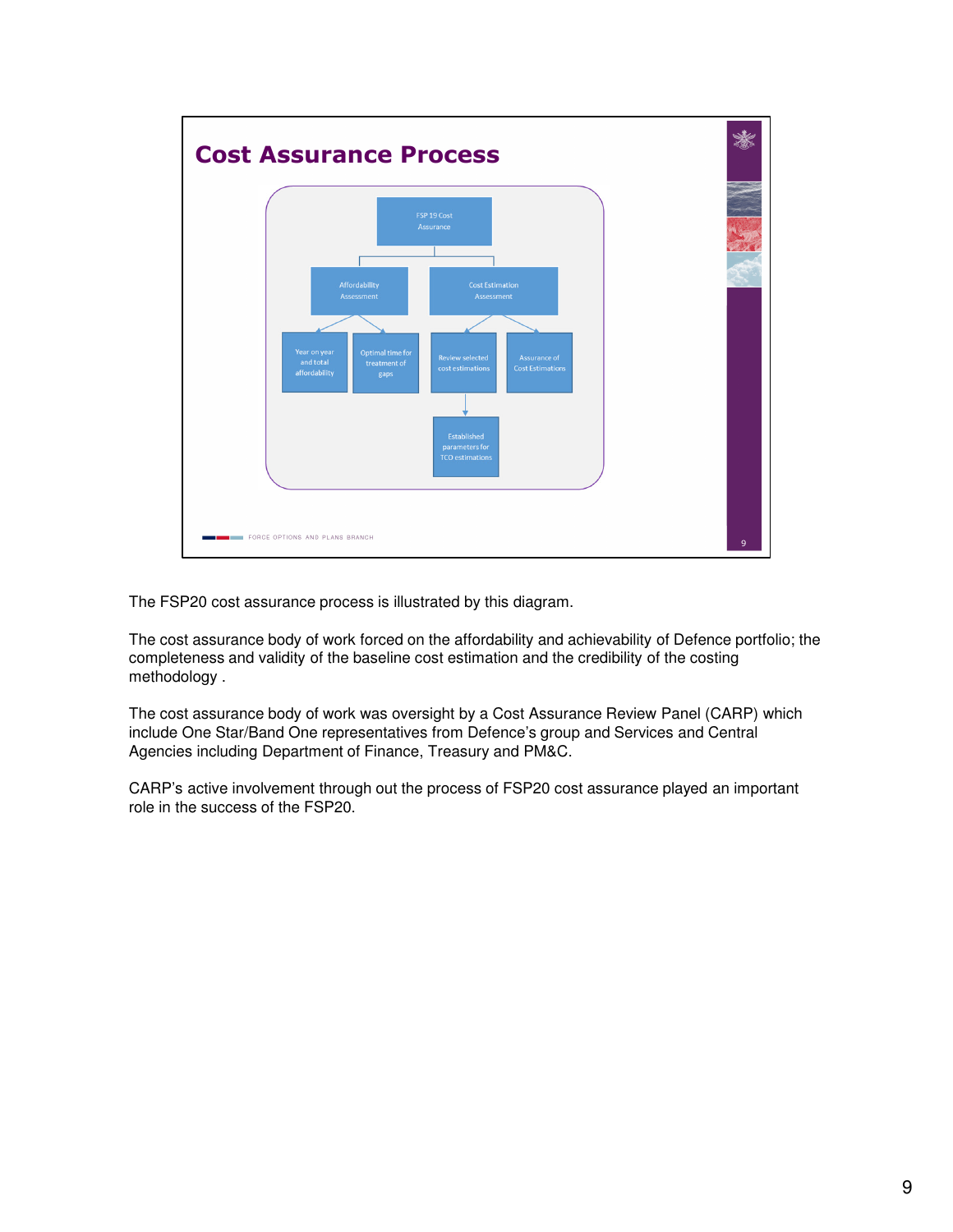

The FSP20 costing strategy resulted a landmark achievement with about 260 cost model was built during a 9 month period.

The independent cost assurance report suggested that the FSP20 portfolio option was achievable and affordable; the baseline cost estimates were completed and valid and the costing methodology was credible.

The FSP20 also implemented the first time cost risk and uncertainty analysis to visualise the level of risk that Defence was willing to assume at project, program and portfolio levels.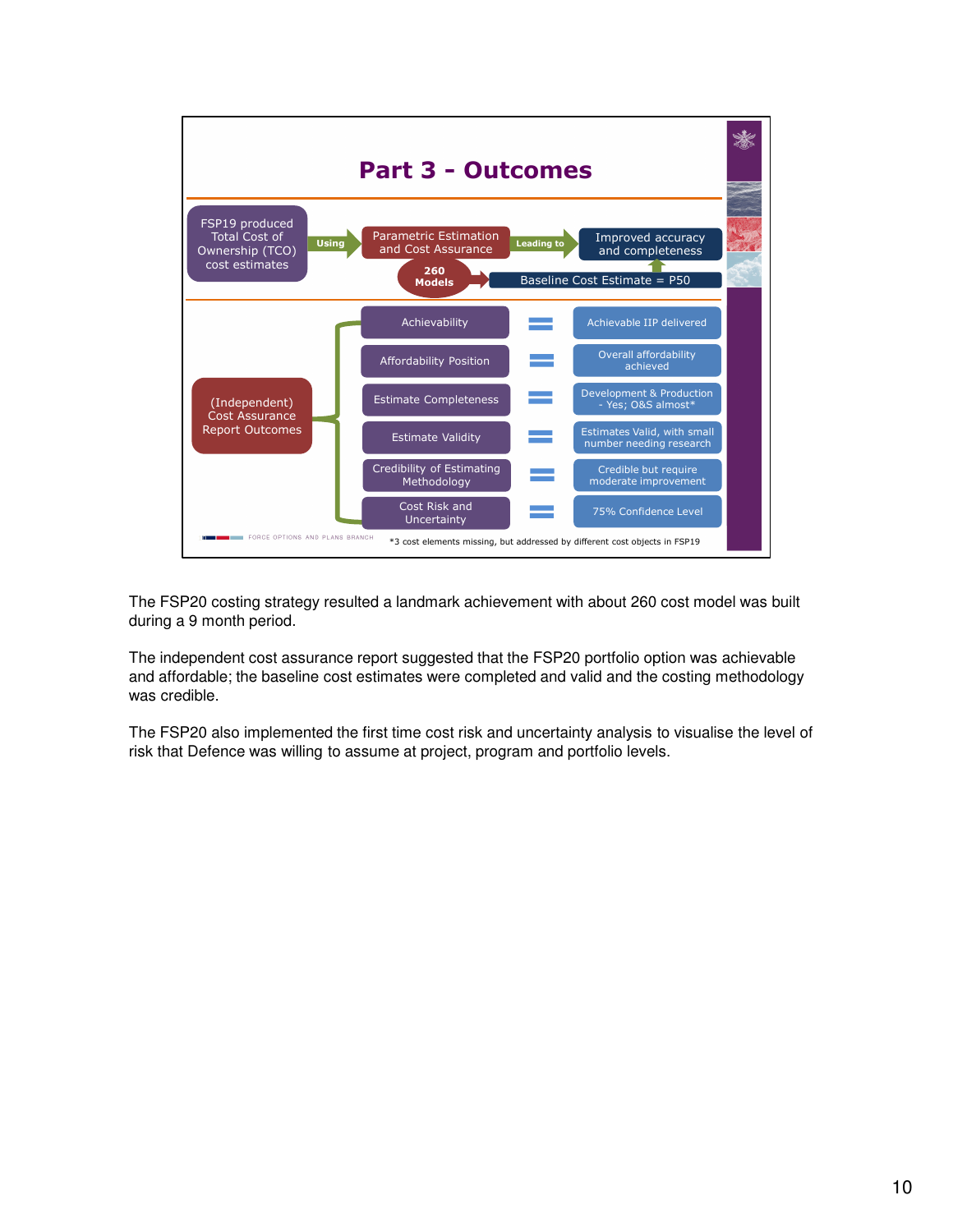

The FSP20 costing strategy has also helped the Australian Department of Defence Force Design Team to win the International Cost Estimation and Analysis Association 2020 Team Achievement of the year award!

The reward exemplified how our cost estimation and analysis provided decision support in Defence by influencing its capability investment visions and goals.

The reward also acknowledged challenges that we had to overcome during the FSP20.